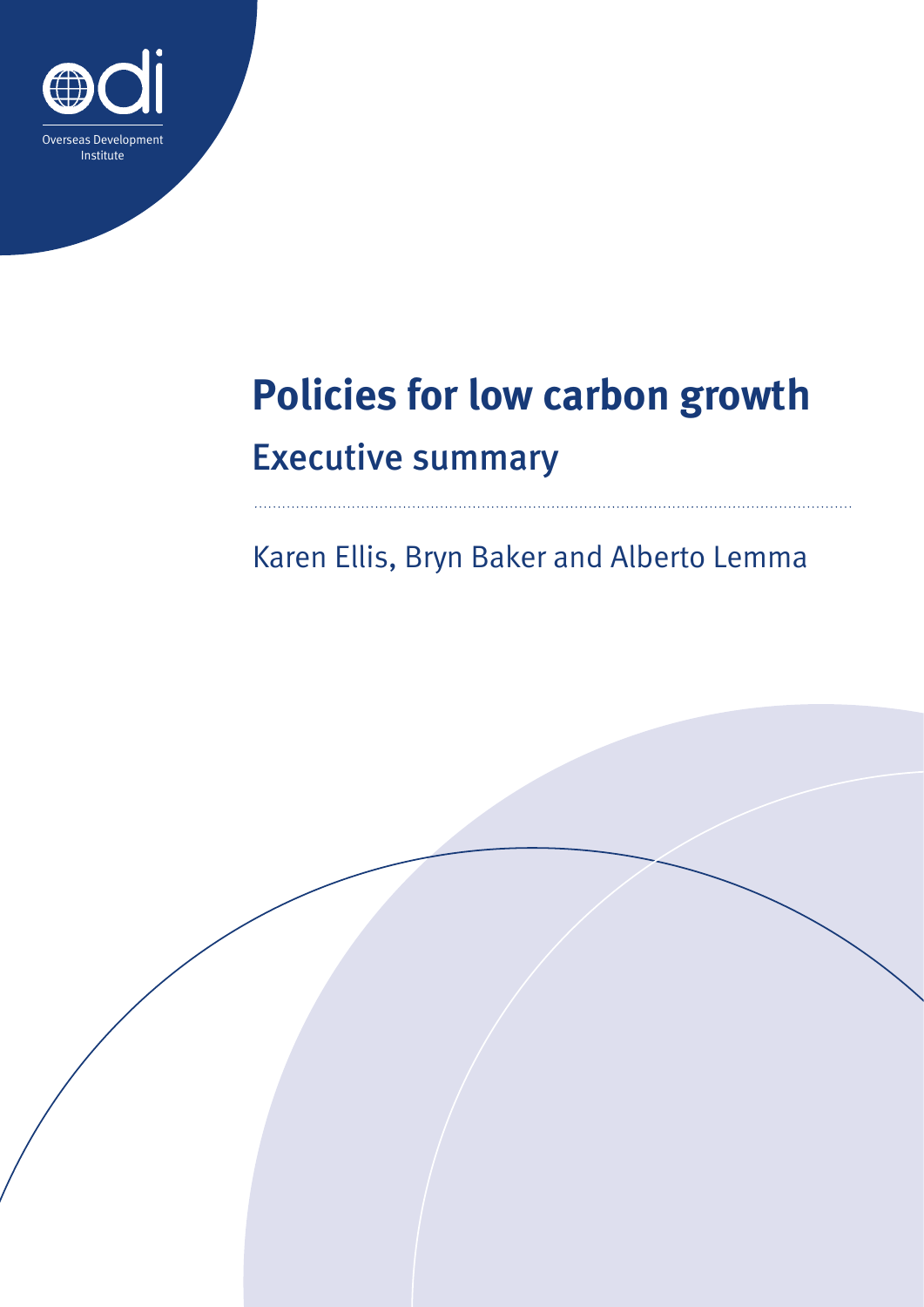## **Acknowledgements**

This research was financed by the UK Department for International Development (DFID). However, the views presented in this paper are those of the authors and do not necessarily represent the views of DFID. The authors wish to thank DFID and other stakeholders who were consulted in the preparation of this report for their comments, suggestions and insights. The authors take full responsibility for any errors or omissions contained in this report.

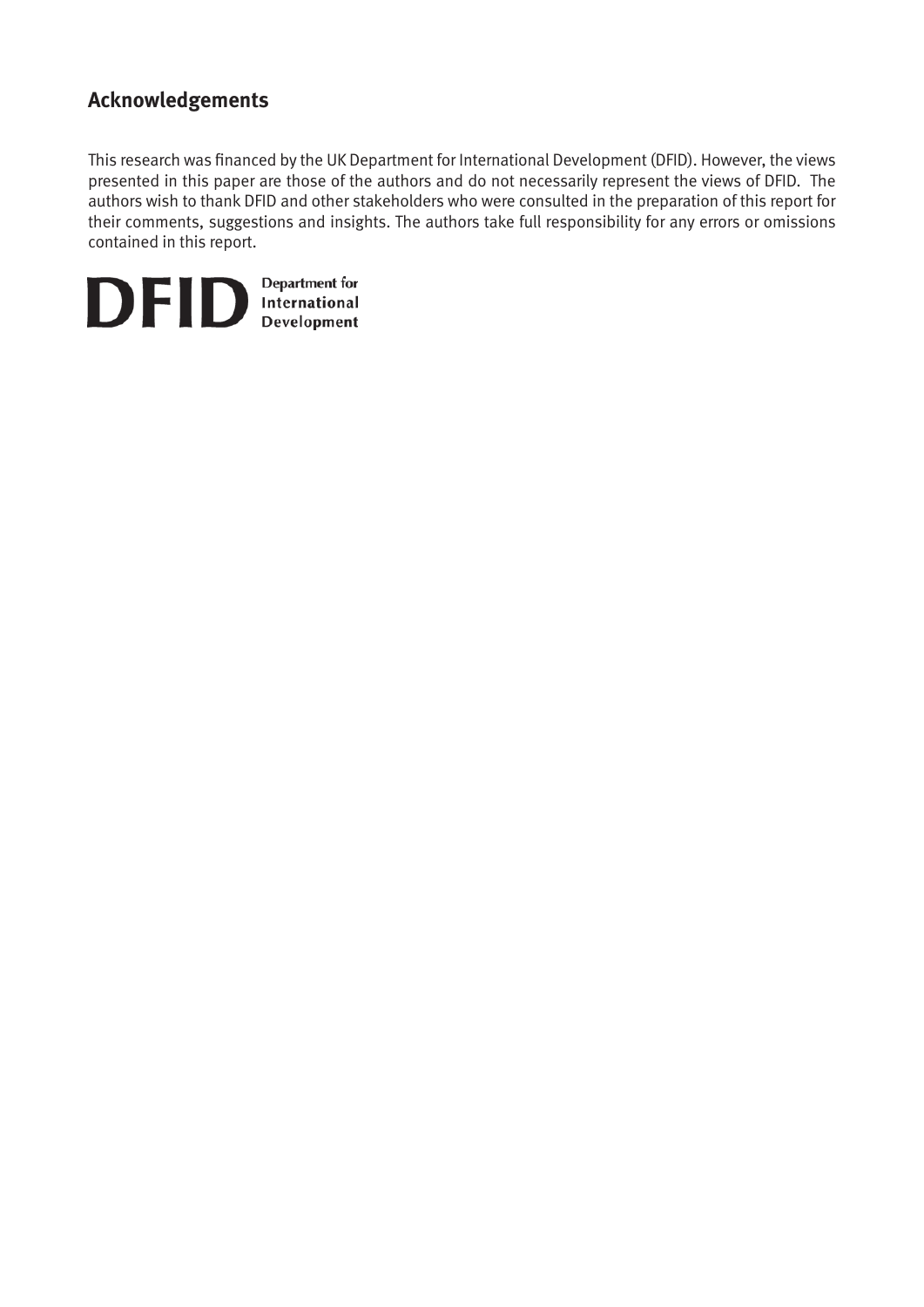## **Executive summary**

The Overseas Development Institute (ODI) has reviewed the low carbon growth and climate change response strategies of a range of countries with differing economic characteristics to draw out the policy implications for developing countries at different stages of development (Ellis et al., 2009).

The study, financed by the UK Department for International Development (DFID), selected a cross-section of high-, middle- and low-income countries to conduct a balanced review of low carbon growth policies. High-income countries (HICs) included Germany and the United Kingdom. Middle-income countries (MICs) included China, Brazil, Mexico, Guyana and Nigeria.

Low-income countries included Bangladesh and Ethiopia. Shorter 'snapshots' were also provided for South Korea, India, Malawi, Rwanda and South Africa. These countries were chosen because they indicate the range of activities being carried out. All have published official documents outlining their climate change policies, such as national strategy documents, National Adaptation Programme of Action (NAPA) reports to the UN Framework Convention on Climate Change (UNFCCC), and national communications to the UNFCCC.

Growth has been, historically, highly correlated with carbon emissions. In light of the impact that this has had on climate change, new, low carbon growth strategies are being sought, i.e. policymakers are now seeking to achieve growth pathways that are associated with relatively low increases in carbon emissions.

Many developing countries have struggled to achieve any kind of sustained growth however, and have contributed little to the problem of climate change. The question for them will be how to achieve growth at all, particularly in light of climate change and international mitigation policies and the impact these are having on their economies.

These countries will need to find climate resilient growth strategies (i.e. growth strategies which are achievable despite the impact of climate change), and identify and manage opportunities (such as new markets) and risks (such as trade barriers) that arise from international mitigation efforts, in order to achieve growth in future.

Having an appropriate policy framework in place (such as a NAPA or Nationally Appropriate Mitigation Actions (NAMA)), is likely to help countries secure public and private funding for adaptation and mitigation. Identification of future mitigation opportunities and low carbon growth trajectories could thus be important, even for countries that have achieved only low growth rates to date. This will allow such countries to position themselves to take maximum advantage of new opportunities that may arise. For this reason we have considered both low carbon and climate resilient growth strategies in this report, as well as strategies to maximise growth potential arising from international mitigation efforts going forward.

The report draws on the case studies and other relevant literature to identify possible policy lessons and discuss the extent to which low carbon growth challenges traditional growth theory and policies.

Achieving low carbon growth clearly has major implications for policy, and implies considerable adjustment of the traditional growth agenda. However, low carbon growth does not present a major challenge to traditional growth theory, it simply requires the internalisation of the environmental costs of growth through the appropriate pricing of goods and services. This can be achieved through a range of mitigation policies, such as taxes on the production or consumption of carbon intensive goods.

The potential impact of mitigation policies on growth is unclear. Constraints on emissions raise the cost of energy which, in turn, reduces the output that can be achieved with a given set of inputs. No consensus exists on the costs of mitigation however, which will depend on the efficiency and nature of the policies adopted, and the extent of technological innovation achieved. And mitigation could also generate new growth opportunities, which would offset those costs.

This could be the case if, for example, there is fast growth in demand for environmental goods and services. Significant co-benefits associated with mitigation could also occur if there are strong synergies between green technology change and industrial technological progress, which is a key source of growth. Policies designed to promote green technological innovation and technology transfer could thus also potentially increase growth. In addition, some mitigation policies generate revenues (e.g. carbon taxes) and provide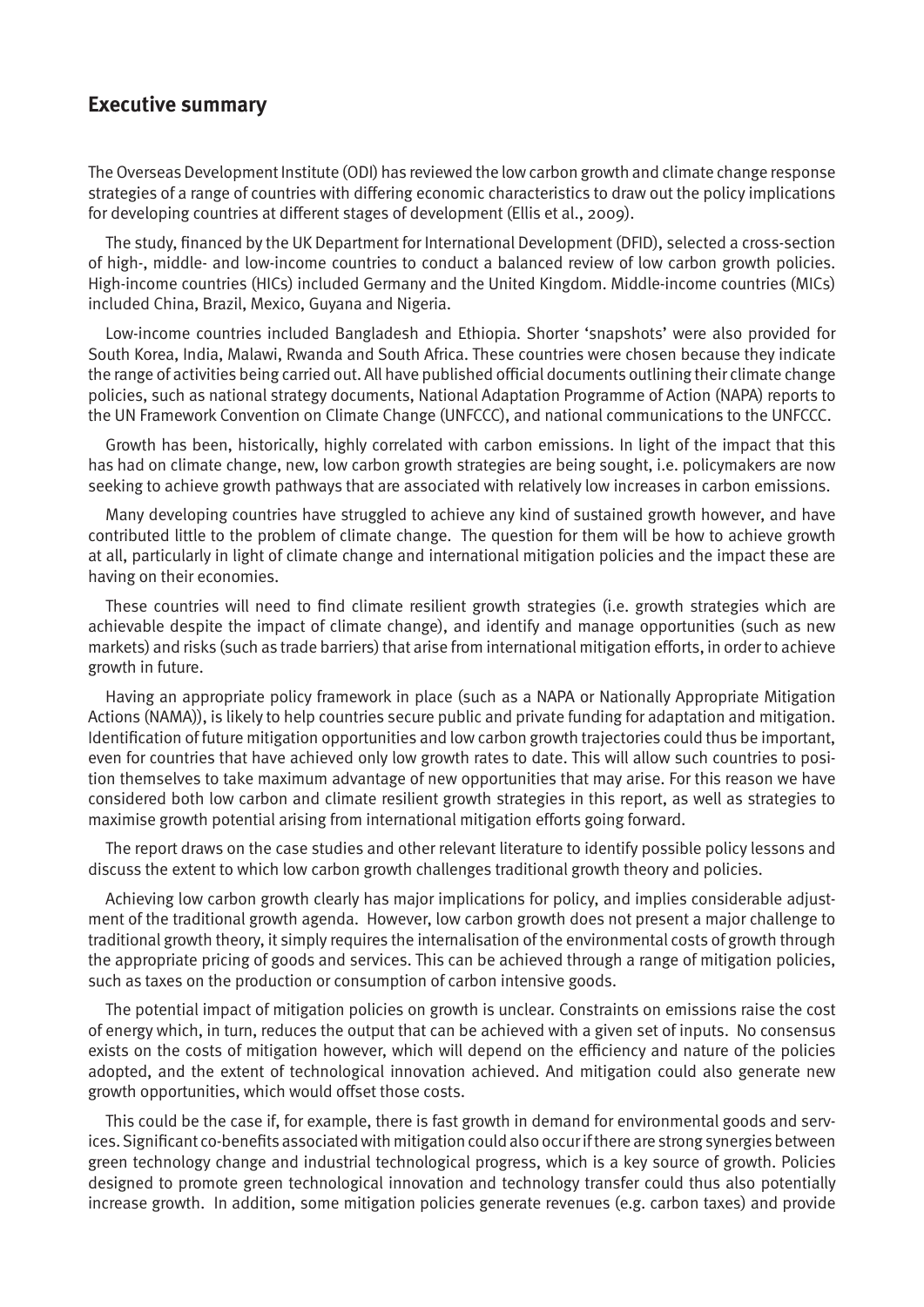opportunities to stimulate growth through the judicious use of the revenues raised.

Thus the design of national mitigation policies and the way incentive mechanisms for low carbon growth are created will determine overall growth effects. The literature on this is mixed however, and modelling results depend enormously on the particular assumptions that are used. While much of the literature on mitigation suggests an overall negative impact on growth, a recent report by The Climate Group finds that a global climate agreement could lead to an increase in global GDP of 0.8% by 2020 relative to projected GDP with no climate action.

In addition to the overall impact of mitigation on global growth, the distribution of mitigation efforts will be important in determining the growth impacts in different parts of the world. Rich countries may need to accept lower rates of growth in future, if developing countries are to have the necessary space to grow their way out of poverty. The way that revenues from international mitigation efforts are used will also be important. For example, if auction revenue raised from permit sales in carbon cap-and-trade schemes is then used to finance mitigation or adaptation in developing countries, this could generate significant gains for recipient countries.

Mitigation policies will affect different sectors in different ways and are likely to imply adjustments to the sectoral sources of growth enjoyed previously by some countries. For example, mitigation policies which drive down the price of oil will generate a net loss for oil exporting countries and net gain for oil importers.

Air transport taxes might reduce demand for tourism or for air freighted exports such as fruit and vegetables. Carbon taxes may generate carbon leakage (i.e. the shift of dirty industry to pollution havens) and reduce income associated with carbon intensive products. The impact of these policies will vary significantly by country, depending on their sectoral composition. The analysis of the potential impact of different kinds of mitigation policies is fairly limited to date and the subject of a forthcoming ODI study.

A key determinant of the impact of international efforts to mitigate climate change on developing countries' growth paths will be the policies adopted by developing countries to adapt, mitigate and strategically position themselves in order to benefit from these international mitigation responses. This is likely to include the pursuit of a low carbon growth path as a prerequisite for receiving finance either for mitigation or adaptation. Appropriate policies can help to position countries to take advantage of new economic opportunities that may arise and can also help protect countries from threats to their growth arising from climate change or its mitigation.

## **Identifying policy implications**

To aid comparison across countries, and with conventional growth policies, the review has been structured around the following six key pillars:

- 1. Finance for mitigation and adaptation;
- 2. Human capital;
- 3. Technological progress in energy, infrastructure and transportation;
- 4. Investment in agriculture and forestry;
- 5. Trade and private investment opportunities;
- 6. Incentives and regulation for low carbon growth.

We have reviewed case studies and literature under each of these pillars and identified the following possible policy lessons. (A more detailed discussion of policy implications drawn from the country policy reviews is contained in the full version of this report.)

#### **Finance for mitigation and adaptation**

- **•** For the international policy community, the achievement of an international agreement on emissions reductions is a priority to help unlock private finance for mitigation.
- **•** Countries can be strategic in how they position themselves to attract finance for mitigation and adaptation. For example, the development of a 'Climate Change Fund'/multi-donor trust fund, and an appropriate policy framework e.g. a NAPA, NAMA, and/or a low carbon growth strategy, can help to convince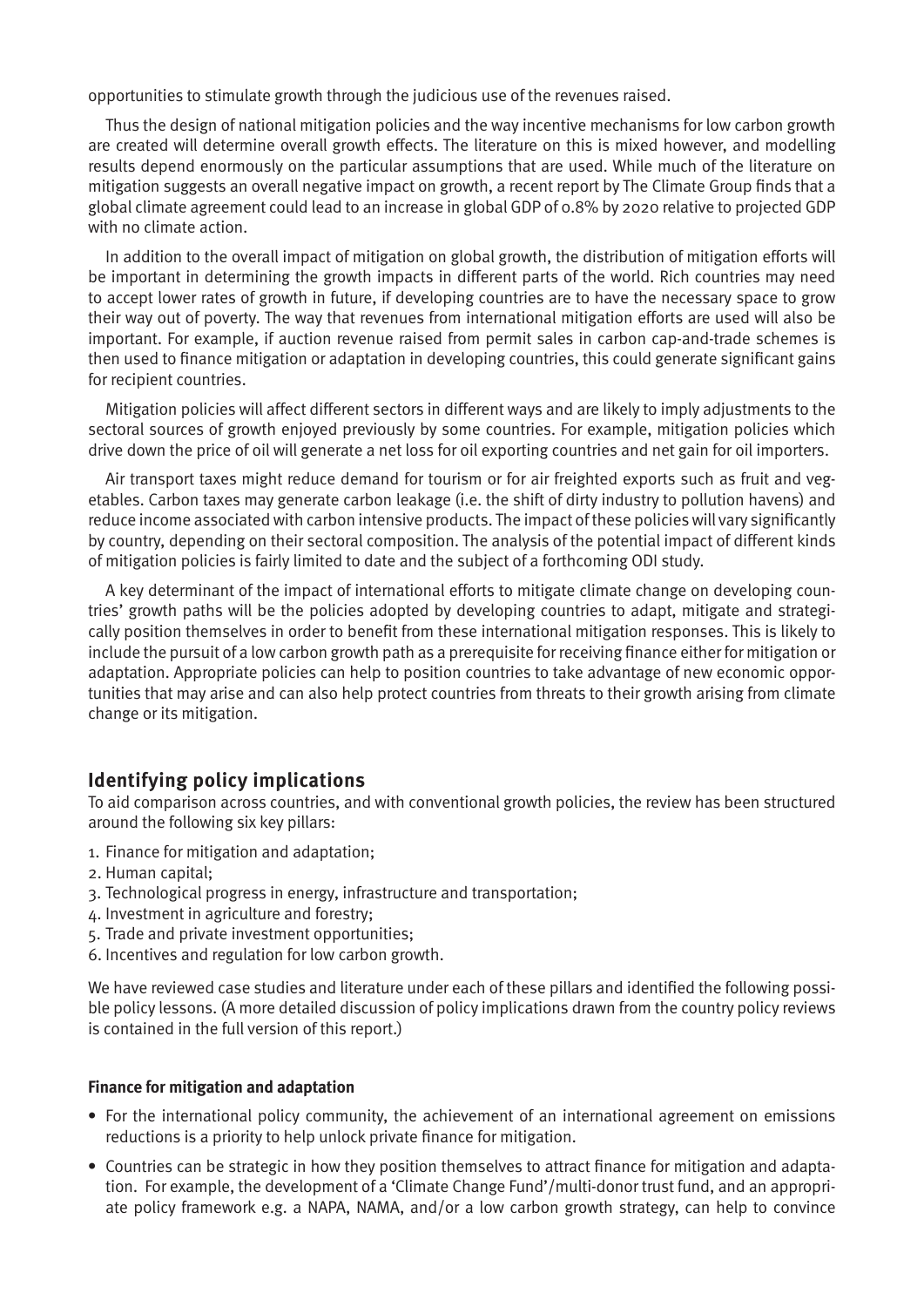donors that climate change is taken seriously in that country, and that any funding will be spent transparently and effectively.

- **•** Developing countries need to continue to lobby for financial support for mitigation and adaptation, and for reform that will help them benefit more from carbon markets, including the Clean Development Mechanism (CDM).
- **•** For countries with carbon assets, strategic positioning, policy development, and lobbying for financial support for mitigation and adaptation, may help to both influence the international agenda, and the development of international mitigation mechanisms, such as Reduced Emissions from Deforestation and Forest Degradation (REDD) and CDM, in their favour, both in terms of scope and scale.
- **•** Widening the scope of carbon markets to enable more LICs to benefit, and improving the investment climate in developing countries may also help them to maximise financial inflows of private finance for mitigation.
- **•** Not all developing countries will be able to obtain private finance for mitigation and adaptation. Increasing the availability of public finance will also be important in supporting developing countries' low carbon growth efforts.

#### **Human capital**

- **•** Broad awareness-raising may help increase public understanding of climate change and its effects, and the implications for people's livelihoods and welfare going forward. This can be implemented formally, for example through schools, or informally, through public awareness campaigns.
- **•** Training in skills relating to green technologies and industries can help position countries to take advantage of any new low carbon growth opportunities and markets.
- **•** Targeted investments in health, water and sanitation may help increase climate resilience by protecting human capital from the potential negative health impacts of climate change.

#### **Technological progress in energy, infrastructure and transportation**

- **•** Infrastructure improvements and the development of clean energy options should be made as soon as possible to reduce emissions as well as adapt to potential impacts. This will avoid locking in high-carbon technologies and processes as demand for energy rises. The development of decentralised grids may offer co-benefits between greener energy production, and increased access to energy.
- **•** Strategic thinking and strong policy management of patterns of urbanisation may be required to increase climate resilience and facilitate low carbon growth.
- **•** Government can play an important role in clarifying the future direction of policy and the key decisions that will be made on energy production and infrastructure development, to give business the confidence it needs to undertake low carbon investments.
- **•** It is critical for low-income countries to receive international support and technology transfer to facilitate their transition to a low carbon economy. Greater efforts to promote international cooperation on research and development may help to promote technological diffusion. A re-examination of intellectual property provisions in the World Trade Organization (WTO) may also be needed.
- **•** Countries should identify renewable resources that provide the greatest advantage in view of local conditions, resources, and state of development.
- **•** The future development, demonstration and transfer of technology for carbon capture and storage will be very important for countries that continue to develop their large coal reserves.
- **•** Governments in all countries can benefit from working with the private sector and civil society to scale up renewable technologies, from improved cook-stoves to large-scale wind and solar to hydropower.
- **•** Transport is best approached holistically and should include public transport, clean, sustainable fuels, and efficient vehicles.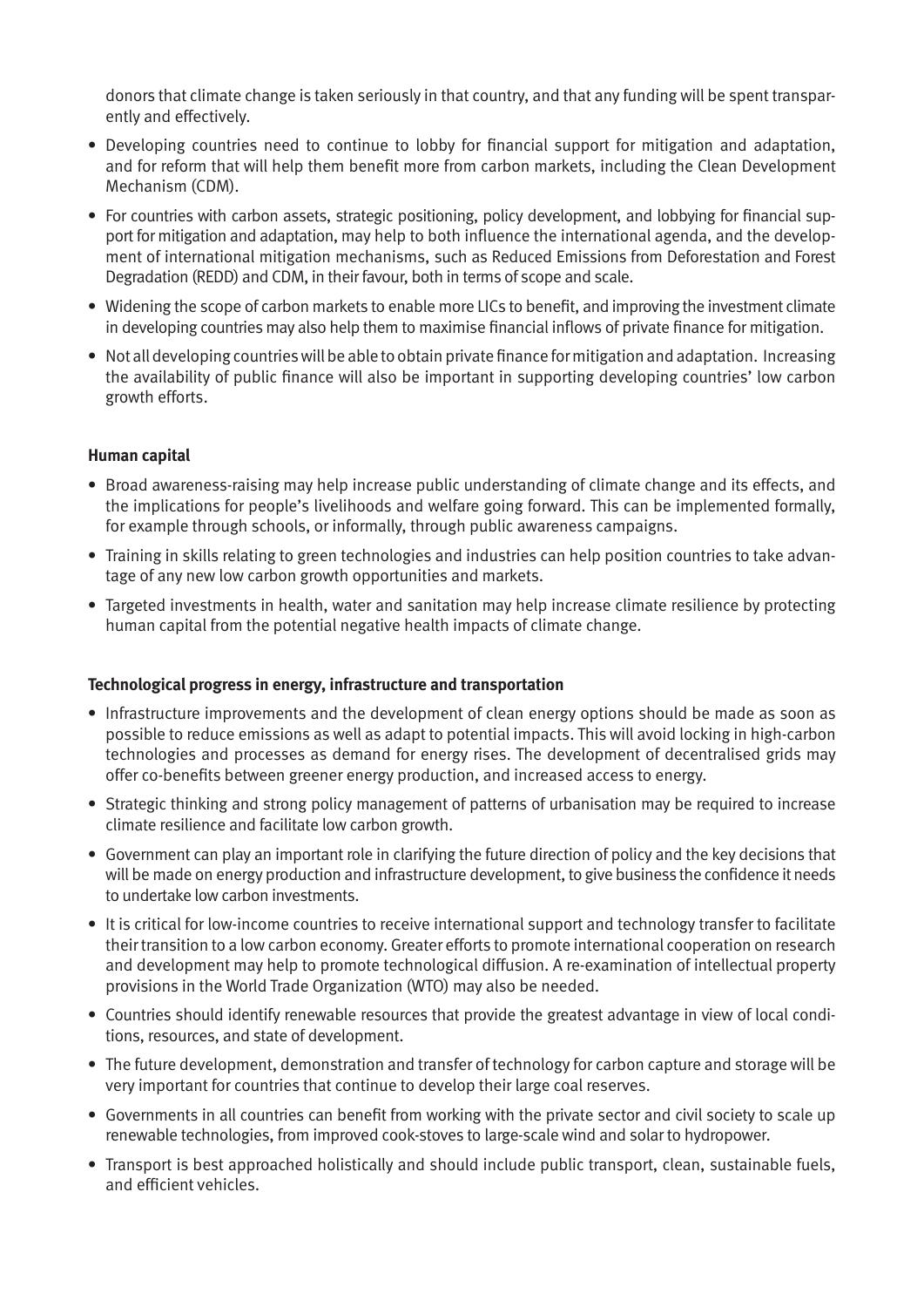**•** Biofuels offer a potentially important new export opportunity for some developing countries, although major developed countries still impose protection on biofuel imports.

#### **Investment in agriculture and forestry**

- **•** Greater understanding and awareness of the impact of climate change on agricultural productivity, and shifts in demand for agricultural produce will help developing countries to improve climate resilience and take advantage of possible new growth opportunities. Education of farmers will be an important component in this.
- **•** Comprehensive approaches that include improved agronomic practices; climate-resistant crop varieties; water, soil and fertiliser management, and better livestock management are needed.
- **•** Adaptation efforts in agriculture may be most important in poor countries that rely disproportionately on agriculture and are likely to be most affected by climate change.
- **•** Forestry payments present a significant potential financing opportunity for some countries, if international mechanisms such as REDD can be successfully developed.
- **•** Countries that develop a rigorous, comprehensive, transparent and inclusive process around sustainable forest management may be more likely to secure international investments and future CDM benefits and turn them into successful alternative growth strategies and conservation of forests.
- **•** Agriculture offers considerable potential sequestration benefits though there are significant barriers to attracting carbon finance for this sector.

#### **Trade and private investment opportunities**

- **•** Countries that identify, target and secure new green investment and growth opportunities stand to benefit more from the transition to a low carbon economy.
- **•** There is a role for government leadership to identify low carbon growth sectors which may provide competitive advantage and employment growth.
- **•** The development of new opportunities must be backed by sufficient support and funding from government and the international community. This includes the creation of an appropriate policy environment; provision of the necessary training/education; investment promotion and awareness raising; and collaborative partnerships between the public, private and NGO sectors.

#### **Incentives and regulation for low carbon growth**

- **•** Internationally coordinated action to mitigate climate change can help reduce the risk of a 'race to the bottom' in relation to the taxation and regulation needed to stimulate low carbon growth.
- **•** Donor support for low carbon regulation and taxation could help build developing countries' capacity to implement such policies effectively.
- **•** An ongoing review of the efficacy and cost-effectiveness of measures by different countries to incentivise the necessary changes in behaviour and stimulate low carbon growth, could help improve policy-making in this area.
- **•** Many of the barriers to low carbon growth, mitigation financing and technological transfer in developing countries are the same as the barriers to growth and investment generally i.e. a poor investment climate and uncompetitive markets. Policies to tackle these remain important.

#### **Policy processes**

In our review, we also looked at the policy processes adopted in each country. Possible lessons include:

**•** Policy statements should go beyond 'statements of intent' to provide a roadmap for specific measures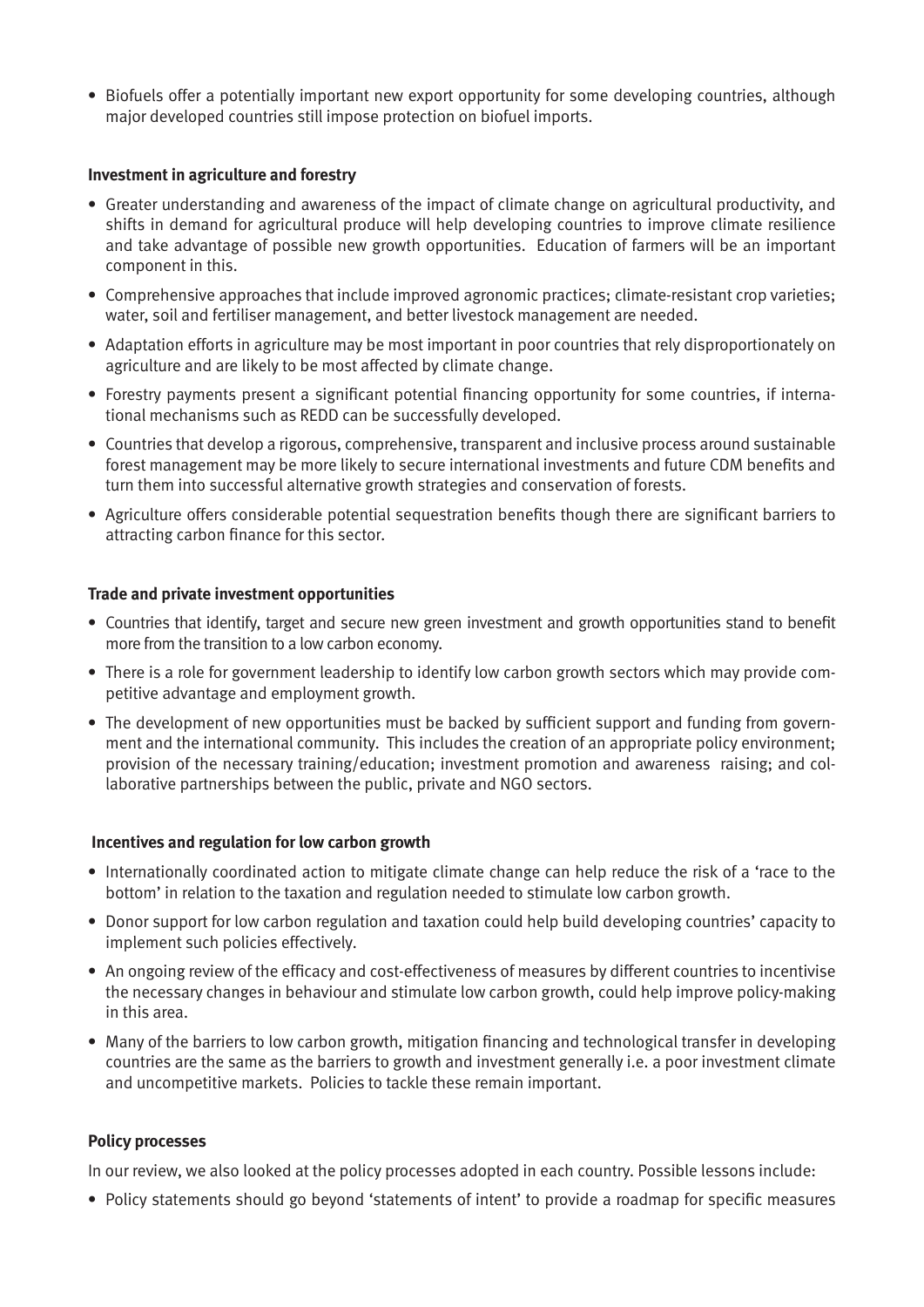and an implementation plan.

- **•** Policy is strengthened by underpinning studies.
- **•** Consultations help to obtain ideas and include various stakeholder viewpoints; promote coordination and collaboration, and enhance transparency and trust in the process.
- **•** The inclusion of civil society helps build support for policies and thus aids in implementation. Consulting and partnering with the private sector can help increase the feasibility and market-friendliness of policies that are proposed. This can facilitate greater private sector engagement in achieving low carbon growth and improve the sustainability and scale-up of green investments.
- **•** Training and education can help with coordinating different government departments and policies.
- **•** Providing strong policy guidance is crucial to implementation.

## **Progress to date and lessons learned**

The countries we have reviewed have already taken steps to develop a climate change or low carbon development strategy, and thus are, to a greater or lesser degree, ahead of other countries, within their income category at least. However, there are still a number of issues that most countries either did not address or could not resolve in their policy documents. These include:

- **•** Specification of a (potential) funding source for climate mitigation and adaptation activities;
- **•** An implementation roadmap with specific measures;
- Anti-corruption and pro-transparency measures governing the use of mitigation/adaptation funds;
- **•** A framework for macro management and measures to combat Dutch Disease;
- **•** Identification of new green growth opportunities and the policies needed to achieve them;
- **•** A rigorous consultation process;
- **•** The need for policy alignment and intra-governmental cooperation.

So, although many of these countries are, to some extent, ahead of the game in terms of policies to promote low carbon growth and climate resilience, it is clear that improvements can still be made.

Nonetheless, the policies they have set out and the processes they have pursued can provide valuable lessons for other countries only now beginning to think about how they will respond to climate change.

While it is too early to judge the efficacy of many of these policies (and indeed many of them are still only being planned), ongoing monitoring of their impact will be important in ensuring that lesson are learned globally, thus speeding up the effective response to this most pressing of problems.

## **References**

Ellis, K., Baker, B., Lemma, A. (2009) Policies for Low Carbon Growth. ODI Research Report, November 2009. London: ODI (www.odi.org.uk/resources/details.asp?id=4575&title=policies-low-carbon-growth).

The Climate Group (2009) 'Breaking the Climate Deadlock: Cutting the Cost. The Economic Benefits of Collaborative Climate Action', the Office of Tony Blair, September.